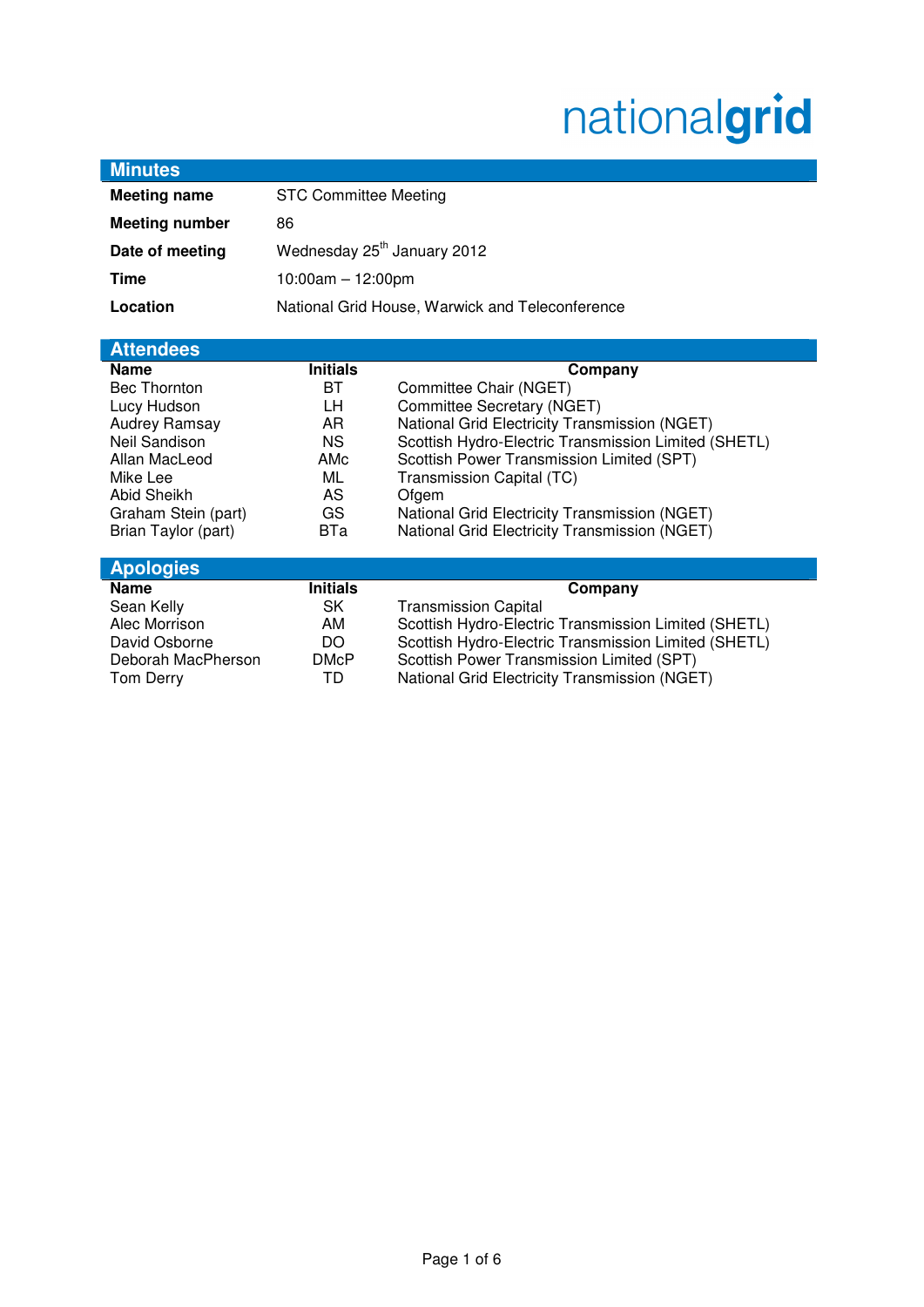### **1 Introductions/Apologies for Absence**

2488. Apologies were received from Alec Morrison (SHETL), David Osborne (SHETL), Deborah MacPherson (SPT), Tom Derry (National Grid) and Sean Kelly (Transmission Capital).

**2 Approval of Minutes from the last meeting** 

2489. The minutes from the last STC Committee meeting held on 22nd November 2011 were approved. NGET to arrange to publish the minutes on the National Grid website.

## **Action: NGET (LH)**

## **3 Review of Actions**

2490. **Minute 1596**: Confidentiality issue, regarding manufacturing data to improve transparency, ongoing due to low priority. TD advised that this will be addressed by an amendment to Schedule 3 of the STC and that it is likely that an Amendment Proposal will be submitted to the STC Committee over the next couple of months.

## **Action: NGET (TD)**

- 2491. **Minute 2422:** TI confirmed that he had contacted the OFTO representative, Iain Cameron from Frontier Power, regarding his attendance at future STC meetings to replace Sean Kelly (Transmission Capital). TI confirmed that Iain would be interested in attending, but on a more formal basis. It was agreed that Mike Lee would speak to Sean about the possibility of resigning to allow Iain to become a permanent OFTO representative. ML suggested that this issue is likely to resolve itself as part of the 2012 OFTO elections.
- 2492. **Minute 2443:** TI confirmed that no nominations had been received from STC Parties for the Grid Code Offshore BMU Configurations Working Group. NGET agreed to circulate the concluding report to the STC Committee for information, to allow STC consideration of the findings, when it was published which is expected to be early 2012.

## **Action: TD (NGET)**

2493. **Minute 2446:** ML informed STC Committee members that a Continuous Voltage Control paper was circulated to the Grid Code Review Panel (GCRP) which was informative. TI agreed to produce a summary paper and circulate to STC Committee members. TI updated the STC Committee that this has been raised with Asset Management for consideration. Graham Stein provided an overview of the issue at the January 2012 STC Committee meeting, highlighting that at the March 2011 GCRP, the panel had recommended some interim criteria should be worked to. There is an action on the GCRP regarding assessment of the technical evaluation against cost benefit analysis. The outcome of the GCRP will determine any actions required in respect of the STC. ML again highlighted that this is an urgent issue and NGET agreed to hold a meeting, to include both internal and external attendance to further discuss the issue.

## **Action: NGET (GS)**

**All other actions are either completed or were discussed under the relevant agenda items.**

#### **4 Papers for Consideration**

2494. There were no Papers for consideration.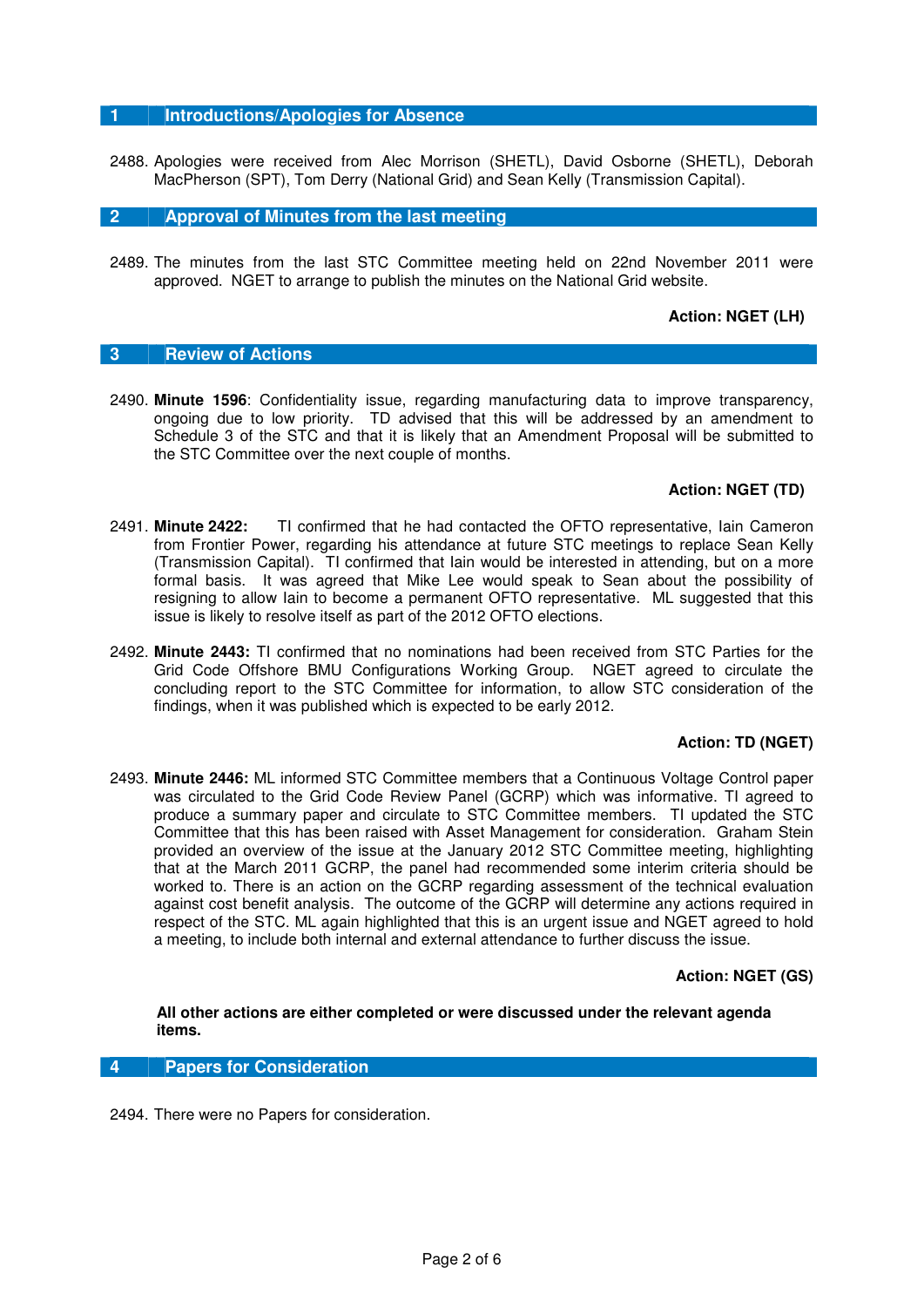## **5 New Amendment Proposals**

2495. AR presented Amendment Proposal CA047 'Consequential Changes to Section K following implementation of Grid Code D/10 Frequency & Voltage Operating Range', highlighting that 2 sections of Section K of the STC would need to modified. The Committee agreed for the proposal to progress directly to the Assessment and Report phase, and that NGET would draft the Initial Amendment Report and include a timetable of dates.

# **Action: NGET (TD)**

2496. AS queried the wording in Section K 3.1.4 (d) of the draft legal text, highlighting that there is a slight different in wording to the Grid Code regarding 'or above'/'is above'. NGET agreed to look into this and circulate a response to the Committee prior to the draft text being issued out to consultation.

# **Action: NGET (TD)**

# **6 Amendment Proposals**

## **CA045 'Arrangements for User Commitment'**

- 2497. AR have an overview of the current position of CA045 highlighting that for the associated CUSC modification CMP 192, it has been agreed to retain the concept of final sums between NG and the TO's and CA045 will essentially put in place the requirements from CMP192 to provide new data exchange obligations.
- 2498. AM confirmed there was still a concern regarding the TO requirement to provide capital expenditure data to NGET. It was therefore agreed that CA045 be progressed to the Evaluation Phase and a workgroup established to explore the issue further. NGET will request nominations and include an expected timetable.

# **Action: NGET (TD)**

## **CA046 'Inclusion of Generator build options within the STC'**

- 2499. AR gave an update on the current position, explaining that comments on the amendment have been received from the Authority only. Due to the nature of the amendment and recognising that OFTOs are now part of the STC, it was proposed the amendment be progressed to the Evaluation Phase. This will allow examination in further detail and experience from OFTOs in the transitional regime to be considered.
- 2500. The Committee agreed for CA046 to be progressed to the Evaluation Phase. NGET will request nominations and include an expected timetable.

## **Action: NGET (TD)**

## **7 Evaluation Phase Reports**

2501. There were no Evaluation Phase Reports.

**8 Initial Amendment Reports** 

2502. There were no Initial Amendment Reports.

**9 Proposed Amendment Reports** 

2503. There were no Proposed Amendment Reports.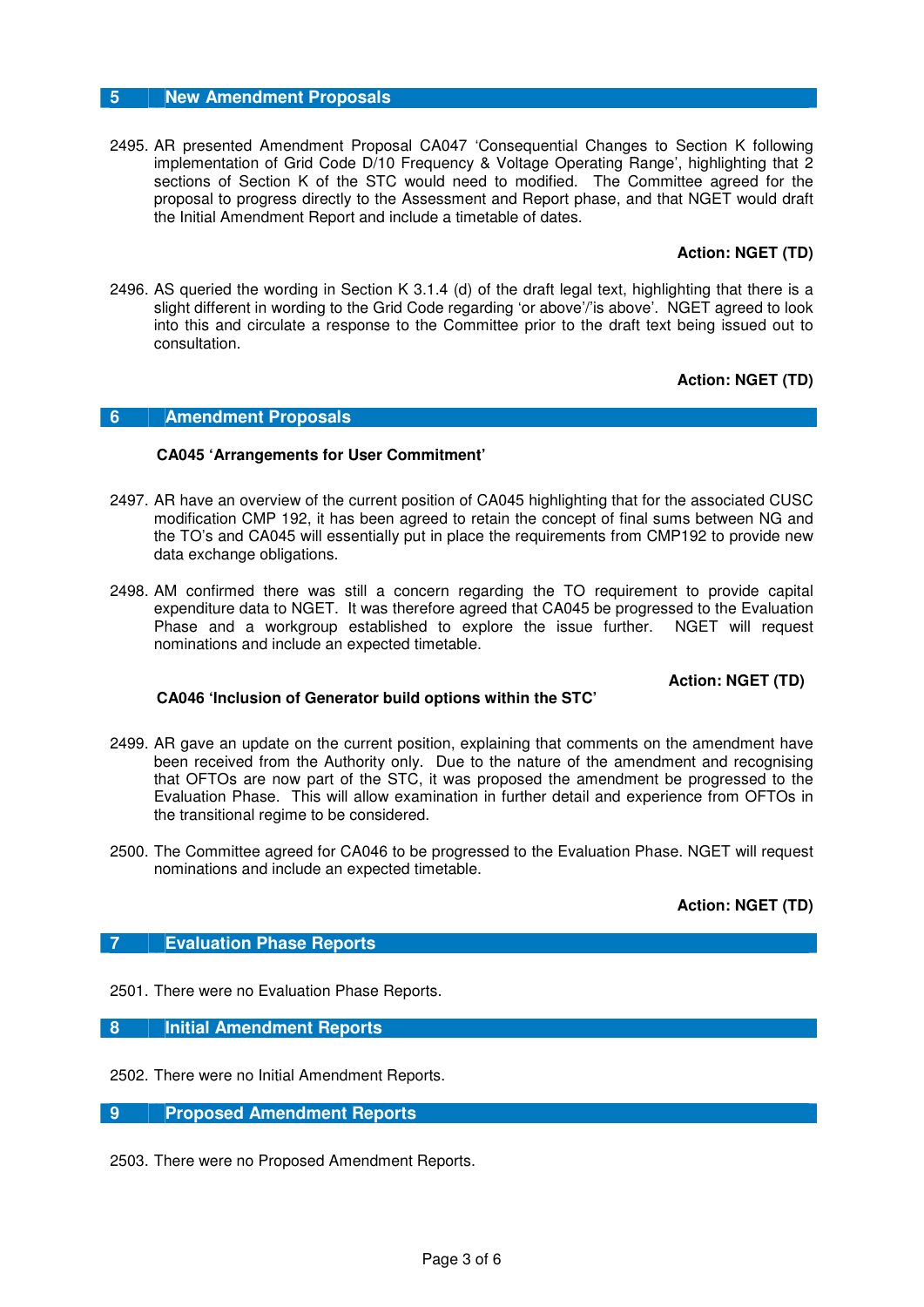## **10 Amendment Reports**

- 2504. LH advised the Committee that the draft Amendment Report for CA044 'Clarification of Workgroups within the Evaluation Phase' had been updated to reflect the implementation of CA043. The Committee agreed that reconsultation was not necessary and that the Amendment Report should be submitted to the Authority.
- 2505. NGET asked for a 2 week extension for submission of the Report, which the Authority were happy to agree to.

#### **11 Pending Authority Decisions**

2506. There were no Pending Authority Decisions.

#### **12 Authority Decisions**

2507. BT confirmed that the Authority had approved CA043 'Clarification of Workgroups within the Evaluation Phase' and it was implemented on  $15<sup>th</sup>$  December 2011.

#### **13 STC Procedures**

**PA060 – STCP11-3** Amendment of process for the outage changes costing

2508. BT proposed to withdraw the Amendment Proposal and resubmit the relevant proposals at a later date. BT suggested that this may be a 2 stage process with the extension of the outage change period being 2 years, being given priority with the monetary aspect following after.

**STCP 20-1** Seven Year Statement **STCP 22-1** Production of Models for GB System Planning

2509. LH confirmed that the Committee had all approved STCP20-1 but that approval was still awaited from all parties on STCP22-1. SPT and Transmission Capital confirmed their approval at the meeting and SHETL agreed to provide approval to LH as soon as possible, to enable sign-off to take place.

**Action: NS (SHETL)** 

#### **14 Competition in Onshore Electricity Transmission**

- 2510. AR explained that a Consultation had been published by the Authority proposing to introduce a new framework which will allow third parties to build, own and operate elements of the electricity transmission network.
- 2511. AS highlighted that this is likely to take place on a phased basis with Phase 1 expected to progress some definitional changes to the STC identified through the consultation in December, and Phase 2 to consult on the roles and responsibilities of these new third parties.

# **15 Offshore Regime**

2512. AS confirmed there was no new update on this item, and reiterated the link to an Ofgem Offshore newsletter which had been circulated to the STC Committee in December 2011.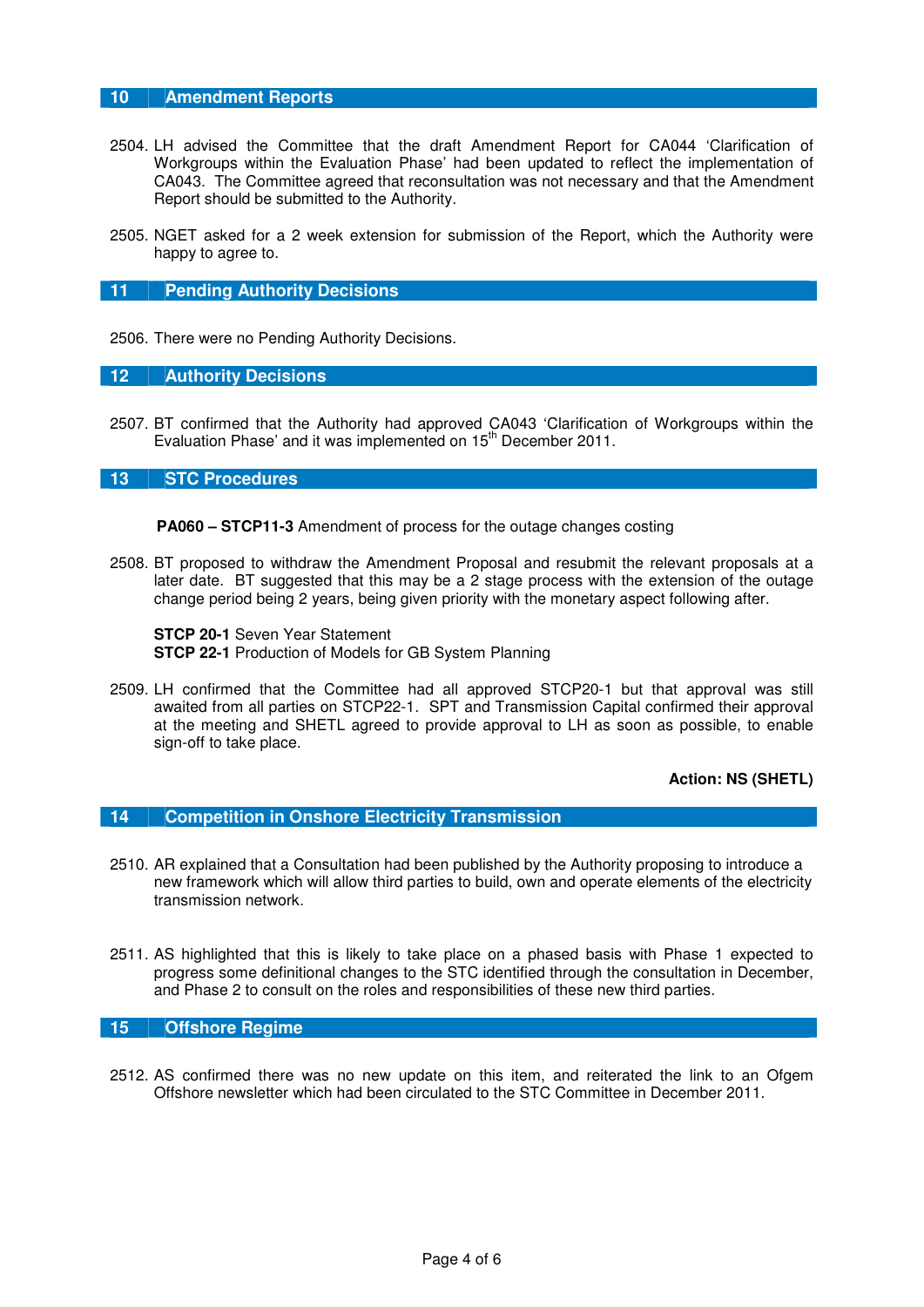## **16 European Developments**

- 2513. AS confirmed that an email had been circulated by LH on 23<sup>rd</sup> January on behalf of Ofgem on the latest developments.
- 2514. BT raised the issue of Regulation on the Integrity and Transparency of the Energy Market (REMIT) explaining that NG's lawyers are intending to discuss the issue with the Toss lawyers shortly. AS mentioned Ofgem's lawyers had advised that further acts are likely to be introduced which may identify any STC changes.
- 2515. BT asked for the Authority's view on Interconnectors as TSOs and AS confirmed that this was currently under discussion by Ofgem, but that as a result of the 3<sup>rd</sup> Package implemented in November 2011, all TSOs need to be certified by March 2012. BT advised that the outcome of the issue may mean inclusion of TSOs under the STC.

## **17 Impact of Other Code Modifications**

2516. BT advised that the following modifications may have an impact on the STC:

- CUSC CAP189 GIS this is to be looked at imminently with a view to submitting an Amendment Proposal to the Committee over the next couple of months
- Grid Code CC7.7 as a result of the CC7.7 workgroup, it is thought that some STCPs are possibly not being following correctly and that further investigation may result in changes to the STC

# **18 Reports from Sub Committees**

2517. NGET confirmed that the minutes from the May 2011 JPC meeting are currently awaiting sign off and have yet to be circulated. NGET will forward a copy to the STC Committee once they have been signed off. DMcP to circulate ChUG minutes from the meeting held in November 2011.

## **Action: NGET/SPT (LH/ DMcP)**

## **19 AOB**

#### **Seven Year Statement**

- 2518. BT advised the Committee that the Seven Year Statement is not expected to be published going forward but that is likely to be replaced by a Ten Year Statement. It was noted this may mean possible STC changes.
- 2519. AS confirmed that discussions regarding this issue were ongoing between NG and Ofgem.

## **Code Governance Review 'Code Administration Code of Practice' Questionnaire**

2520. BT confirmed that Ofgem had sent a questionnaire, which had been circulated to the STC Committee, requesting feedback on the above. Although the CACoP has not been adopted by the STC, any comments from the TSOs are requested to be forwarded to LH by  $27<sup>th</sup>$  January.

#### **Action: SHETL/SPT (NS/AM)**